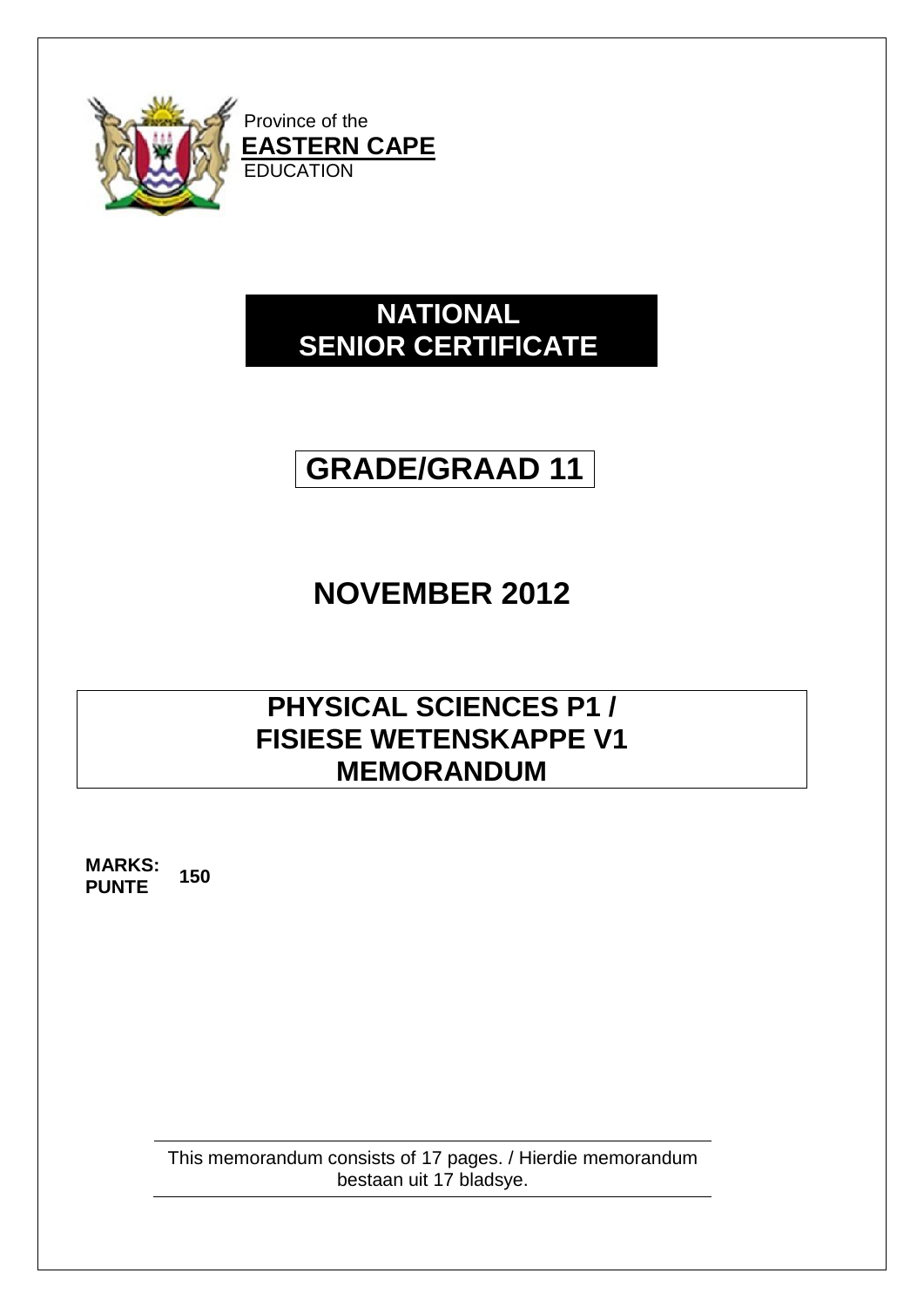| <b>LEARNING OUTCOMES AND ASSESSMENT STANDARDS</b>                                                                                                                                             |                                                                                                                                                                                                               |                                                                                                                                                                                                                                                                            |  |  |
|-----------------------------------------------------------------------------------------------------------------------------------------------------------------------------------------------|---------------------------------------------------------------------------------------------------------------------------------------------------------------------------------------------------------------|----------------------------------------------------------------------------------------------------------------------------------------------------------------------------------------------------------------------------------------------------------------------------|--|--|
| LO <sub>1</sub>                                                                                                                                                                               | LO <sub>2</sub>                                                                                                                                                                                               | LO <sub>3</sub>                                                                                                                                                                                                                                                            |  |  |
| AS 11.1.1<br>conduct<br>Plan<br>and<br>a<br>scientific investigation<br>to<br>collect data systematically<br>with regard<br>to accuracy,<br>reliability and the need to<br>control variables. | AS 11.2.1<br>Define and<br>discuss basic<br>prescribed<br>scientific<br>and<br>knowledge.                                                                                                                     | AS 11.3.1<br>Recognise,<br>discuss<br>and<br>scientific<br>compare<br>and<br>indigenous<br>knowledge<br>systems<br>knowledge<br>and<br>indicating the<br>claims by<br>correlation<br>among<br>them,<br>and explain the acceptance<br>of different claims.                  |  |  |
| AS 11.1.2<br>Seek pattern and trends,<br>represent them in different<br>forms to draw conclusions,<br>formulate<br>simple<br>and<br>generalisations.                                          | AS 11.2.2<br><b>Express</b><br>and<br>explain<br>prescribed scientific theories,<br>models<br>and<br>laws<br>by<br>indicating<br>the<br>relationship<br>between different facts and<br>concepts in own words. | AS 11.3.2<br>Identify ethical and moral<br>the<br><b>issues</b><br>related<br>to<br>development of science and<br>technology and evaluate the<br>impact (pros and cons) of<br>relationship<br>from<br>the<br>- a<br>personal viewpoint.                                    |  |  |
| AS 11.1.3<br>problem-<br>Apply<br>known<br>solving strategies to solve<br>multi-step problems.                                                                                                | AS 11.2.3<br>Apply scientific knowledge in<br>everyday life contexts.                                                                                                                                         | AS 11.3.3<br>the<br>Evaluate<br>impact<br>of<br>scientific and technological<br>knowledge on sustainable<br>development of resources<br>and suggest long-term and<br>short-term<br>strategies<br>to<br>improve the management of<br>in<br>the<br>resources<br>environment. |  |  |
| AS 11.1.4<br>Communicate and present<br>scientific arguments with<br>clarity and precision.                                                                                                   |                                                                                                                                                                                                               |                                                                                                                                                                                                                                                                            |  |  |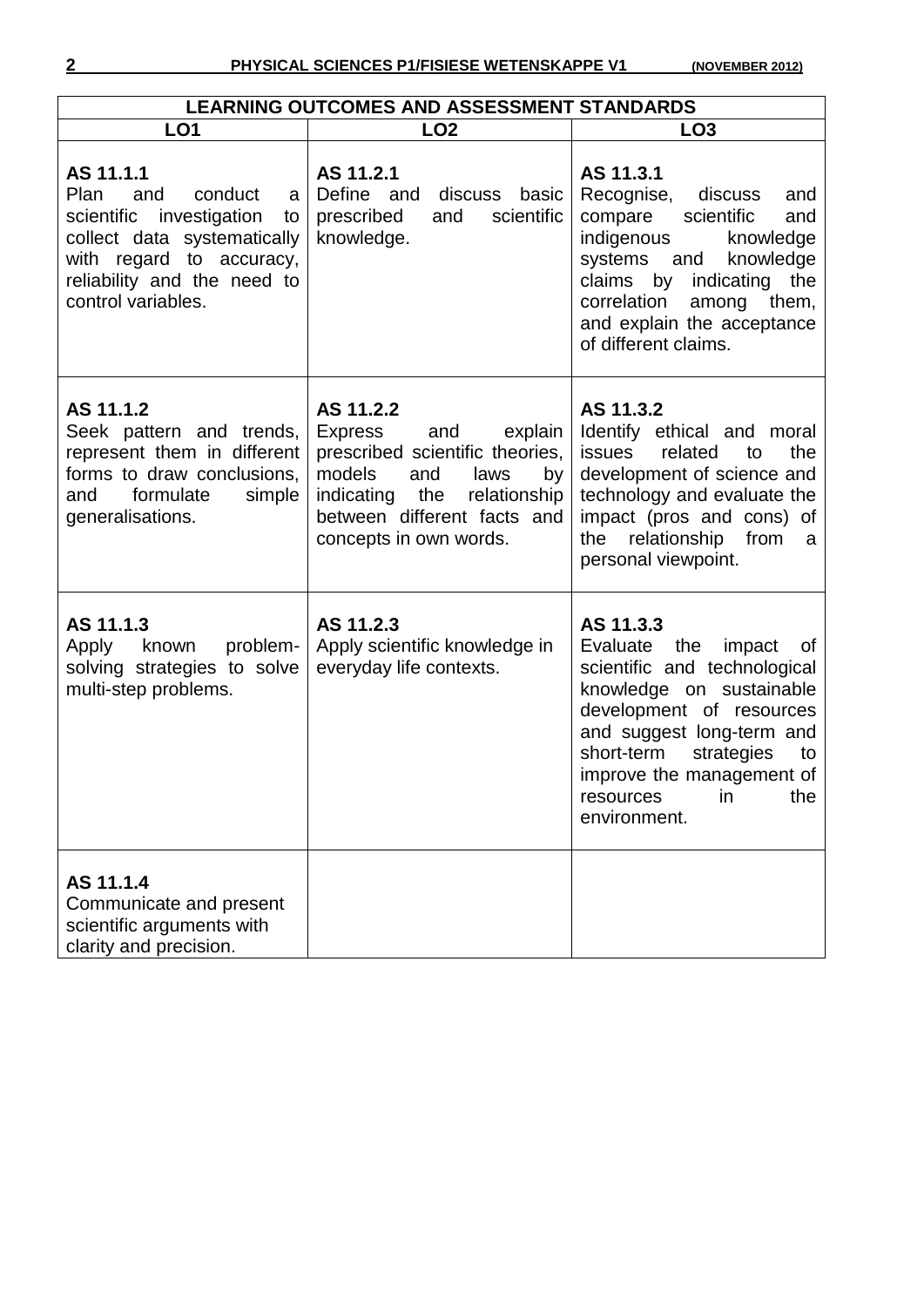#### **GUIDELINES FOR MARKING**

This section provides guidelines for the way in which marks will be allocated. The broad principles must be adhered to in the marking of Physical Sciences tests and examinations.

#### 1.1 **MARK ALLOCATION**

1.1.1 **Definitions:** Two marks will be awarded for a correct definition. No marks will be awarded for an incorrect or partially correct definition.

#### 1.1.2 **Calculations:**

- o Marks will be awarded for: correct formula, correct substitution, correct answer with unit.
- o No marks will be awarded if an incorrect or inappropriate formula is used, even though there may be relevant symbols and applicable substitutions.
- 1.1.3 **Explanations and interpretations:** Allocation of marks to questions requiring interpretation or explanation e.g. AS 1.4, 2.2, 2.3, 3.1, 3.2 and 3.3, will differ and may include the use of rubrics, checklists, memoranda, etc. In all such answers emphasis must be placed on scientific concepts relating to the question.

#### 1.2 **FORMULAE AND SUBSTITUTIONS**

- 1.2.1 Mathematical manipulations and change of subjects of appropriate formulae carry no marks, but if a candidate starts with the correct formula and then changes the subject of the formula incorrectly, marks will be awarded for the formula and the correct substitutions. The mark for the incorrect numerical answer is forfeited.
- 1.2.2 When an error is made during **substitution into a correct formula**, a mark will be awarded for the correct formula and for the correct substitutions, but **no further marks** will be given.
- 1.2.3 Marks are only awarded for a formula if a calculation had been **attempted,** i.e. substitutions have been made or a numerical answer given.
- 1.2.4 Marks can only be allocated for substitutions when values are substituted into formulae and not when listed before a calculation starts.
- 1.2.5 All calculations, when not specified in the question, must be done to two decimal places.

#### 1.3 **UNITS**

1.3.1 Candidates will only be penalised once for the repeated use of an incorrect unit **within a question or sub-question**.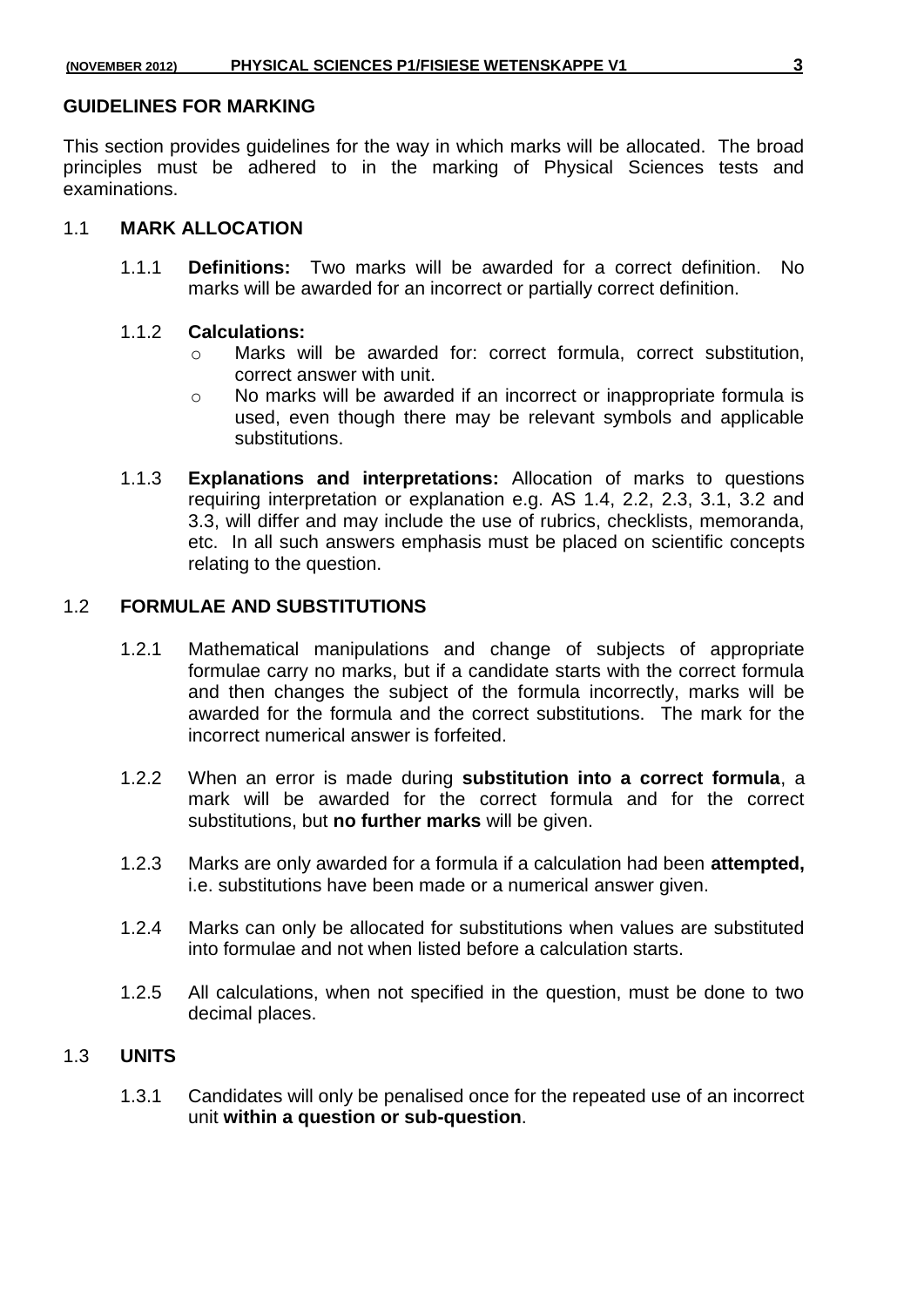- 1.3.2 Units are only required in the final answer to a calculation.
- 1.3.3 Marks are only awarded for an answer, and not for a unit per se. Candidates will therefore forfeit the mark allocated for the answer in each of the following situations:
	- correct answer + wrong unit
	- wrong answer + correct unit
	- correct answer + no unit.
- 1.3.4 SI units must be used except in certain cases, e.g. V $\cdot$ m<sup>-1</sup> instead of N⋅C<sup>-1</sup>, and cm s<sup>-1</sup> or km h<sup>-1</sup> instead of m s<sup>-1</sup> where the question warrants this. (This instruction only applies to Paper 1.)

### 1.4 **POSTIVE MARKING**

Positive marking regarding calculations will be followed in the following cases:

- 1.4.1 **Sub-question to sub-question**: When a certain variable is calculated in one sub-question (e.g. 3.1) and needs to be substituted in another (3.2 or 3.3), e.g. if the answer for 3.1 is incorrect and is substituted correctly in 3.2 or 3.3, **full marks** are to be awarded for the subsequent sub-questions.
- 1.4.2 **A multi-step question in a sub-question**: If the candidate has to calculate, for example, current in the first step and gets it wrong due to a substitution error, the mark for the substitution and the final answer will be forfeited.
- 1.4.3 If a final answer to a calculation is correct, full marks will not automatically be awarded. Markers will always ensure that the correct/ appropriate formula is used and that workings, including substitutions, are correct.
- 1.4.4 Questions where a series of calculations have to be made (e.g. a circuit diagram question) do not necessarily always have to follow the same order. FULL MARKS will be awarded provided it is a valid solution to the problem. However, any calculation that will not bring the candidate closer to the answer than the original data, will not count any marks.
- 1.4.5 If one answer or calculation is required, but two given by the candidate, only the first one will be marked, irrespective of which one is correct. If two answers are required, only the first two will be marked, etc.
- 1.4.6 Normally, if based on a conceptual mistake, an incorrect answer cannot be correctly motivated. If the candidate is therefore required to motivate in question 3.2 the answer given to question 3.1, and 3.1 is incorrect, no marks can be awarded for question 3.2. However, if the answer for e.g. 3.1 is based on a calculation, the motivation for the incorrect answer for 3.2 could be considered.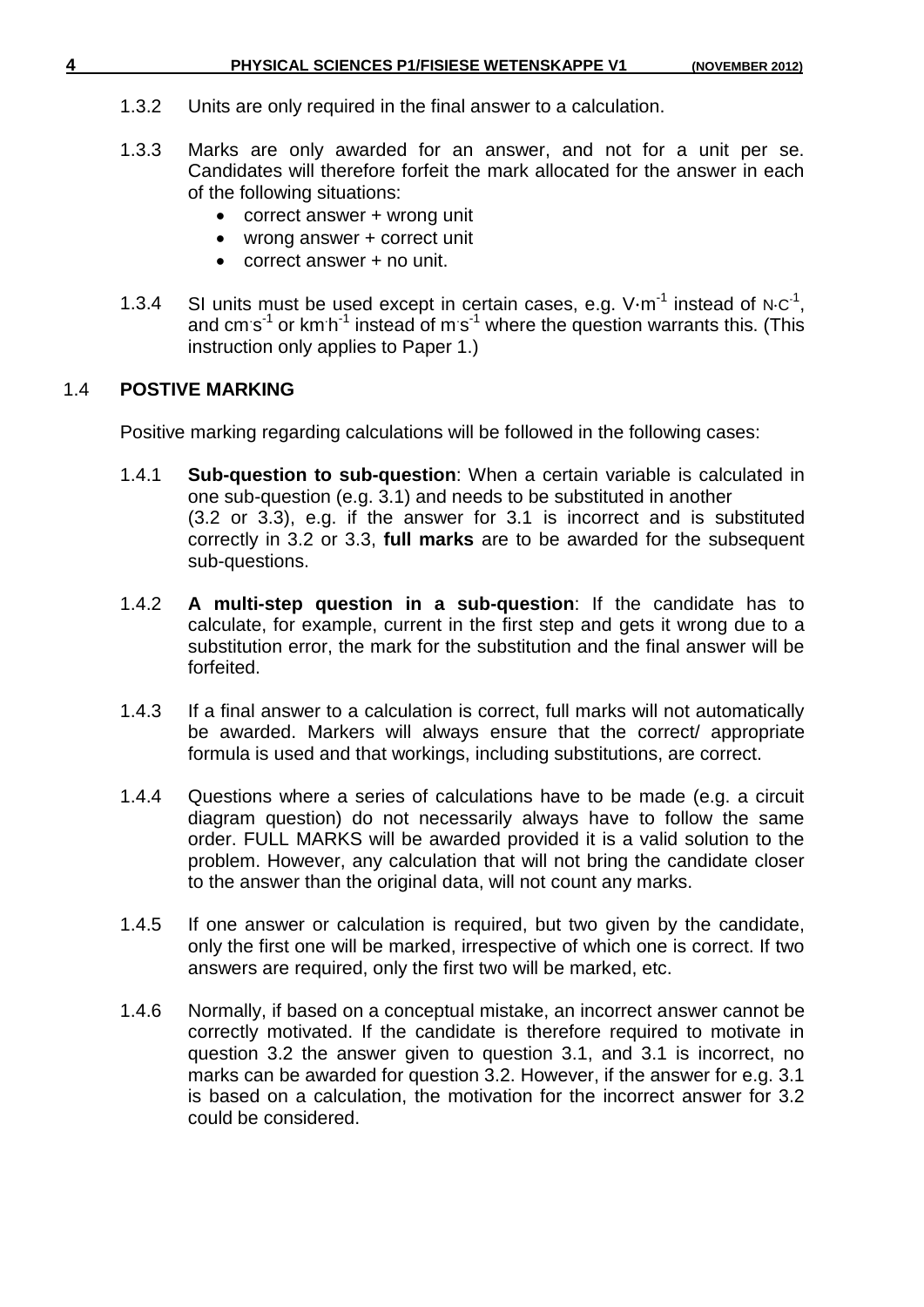#### **(NOVEMBER 2012) PHYSICAL SCIENCES P1/FISIESE WETENSKAPPE V1 5**

- 1.4.7 If instructions regarding method of answering are not followed, e.g. the candidate does a calculation when the instruction was to *solve by*  construction and measurement, a candidate may forfeit all the marks for the specific question.
- 1.4.8 For an **error of principle, no marks** are awarded (Rule 1) e.g. If the potential difference is 200 V and resistance is 25  $Ω$ , calculate the current.

| <b>CORRECT</b>                             | ANSWER (1)                                 | <b>POSSIBLE</b>                              | ANSWER (2)                    | <b>POSSIBLE</b>  |
|--------------------------------------------|--------------------------------------------|----------------------------------------------|-------------------------------|------------------|
| 200<br>$\overline{25}$<br>$= 8A\checkmark$ | $R =$<br>200<br>$=\frac{1}{25}x$<br>= 8A x | $R = -x$<br>200<br>$\overline{25}$<br>$= 8A$ | $R =$<br>200<br>$= 0.125 A x$ | $= 8A\checkmark$ |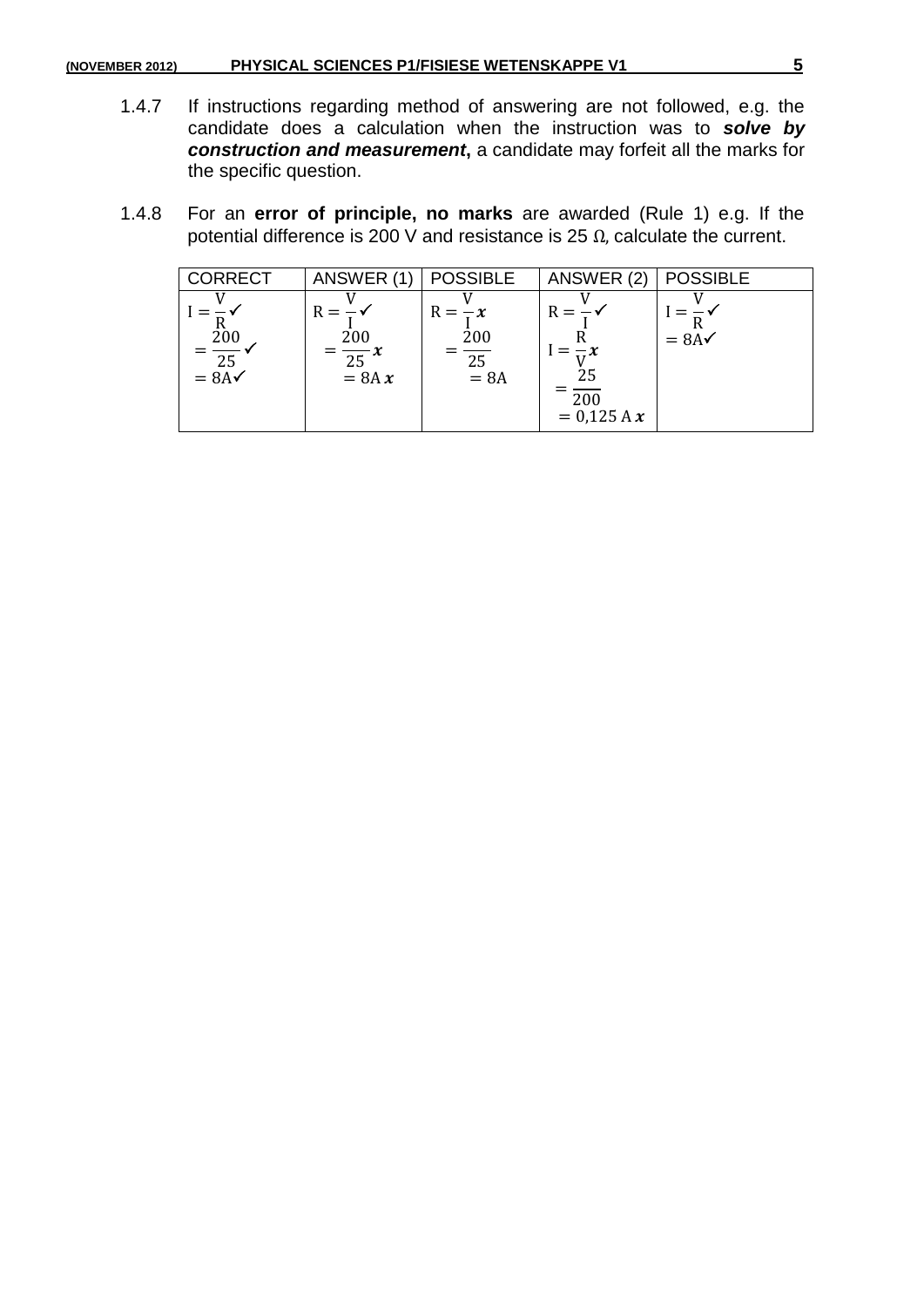|     | <b>SECTION / AFDELING A</b>            |                         |               |
|-----|----------------------------------------|-------------------------|---------------|
|     | <b>QUESTION / VRAAG 1</b>              |                         |               |
| 1.1 | weight / gewig $\sqrt{ }$              | [11.2.1]                | (1)           |
| 1.2 | crumple zone / frommelsones $\sqrt{}$  | [11.2.1]                | (1)           |
| 1.3 | focal point / brandpunt $\sqrt{}$      | [11.2.1]                | (1)           |
| 1.4 | direct current / gelykstroom $\sqrt{}$ | [11.2.1]                | (1)           |
| 1.5 | Sound / klank $\sqrt{}$                | [11.2.1]                | (1)<br>[5]    |
|     | <b>QUESTION / VRAAG 2</b>              |                         |               |
| 2.1 | $D \sqrt{v}$                           | [11.1.3]                | (2)           |
| 2.2 | $D \sqrt{v}$                           | [11.1.3]                | (2)           |
| 2.3 | $C \sqrt{v}$                           | [11.1.3]                | (2)           |
| 2.4 | $B \sqrt{v}$                           | [11.2.1]                | (2)           |
| 2.5 | $B \sqrt{v}$                           | [11.1.3]                | (2)           |
| 2.6 | $C \sqrt{v}$                           | [11.2.1]                | (2)           |
| 2.7 | $C \sqrt{v}$                           | [11.1.2]                | (2)           |
| 2.8 | A $\sqrt{\sqrt{2}}$                    | [11.1.3]                | (2)           |
|     | 2.9 $D \sqrt{v}$                       | [11.2.1]                | (2)           |
|     | 2.10 $C \sqrt{v}$                      | [11.2.1]                | (2)<br>$[20]$ |
|     |                                        | <b>TOTAL SECTION A:</b> | 25            |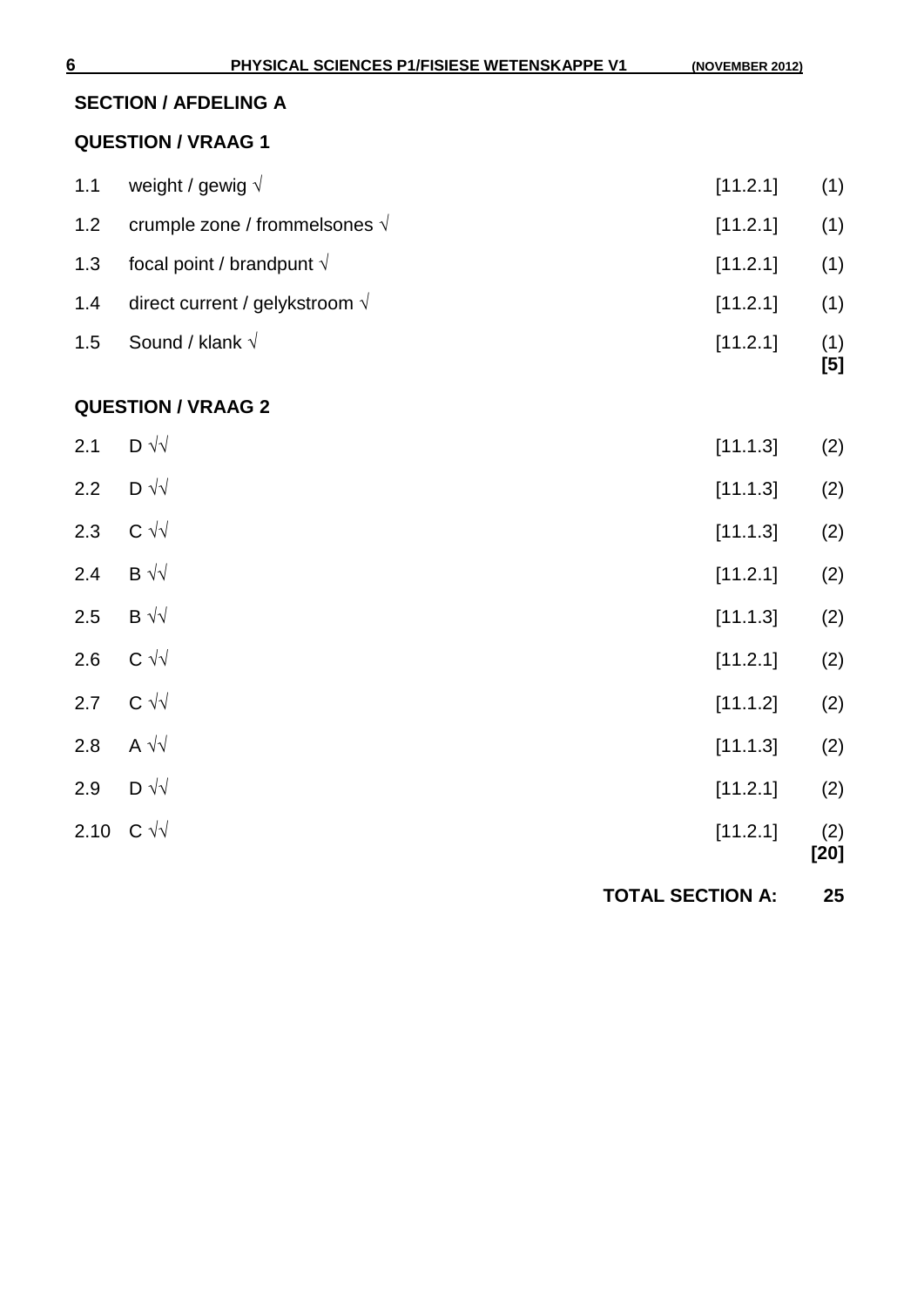#### **SECTION / AFDELING B**

#### **QUESTION / VRAAG 3**

3.1 Force between  $q_1$  and  $q_2$  / krag tussen  $q_1$  en  $q_2$ Force between  $q_1$  and  $q_3$  / krag tussen  $q_1$  en  $q_3$ 

$$
Fq_1q_2 = \frac{k q_1 q_2}{r^2} \sqrt{}
$$
  
=  $\frac{9 \times 10^9 \times 3 \times 10^{-6} \times 4 \times 10^{-6}}{(0.2)^2}$   
= 2,7 N  $\sqrt{}$   

$$
Fq_1q_3 = \frac{k q_1 q_3}{r^2} \sqrt{}
$$
  
=  $\frac{9 \times 10^9 \times 3 \times 10^{-6} \times 7 \times 10^{-6}}{(0.15)^2}$   
=  $(0,15)^2 \sqrt{}$   
= 8,4 N

 $F_{q1q2}$  and  $F_{q1q3}$  are acting in opposite directions /  $F_{q1q2}$  en  $F_{q1q3}$  werk in teenoorgestelde rigtings  $\sqrt{ }$ 

 $F_{net}$  =  $F_{q1q2}$  +  $F_{q1q3}$   $\sqrt{ }$ 

$$
= -2.7 N + 8.4 N \sqrt{}
$$

- $= 5.7$  N to the right or towards  $q_3 \sqrt{ }$ na regs of na  $q_3$  [11.2.3] (6)
- 3.2  $3.2 \cdot 3.2.1$  Electrons flow from the negative charge  $q_3$  to the positive charge  $q_1 \sqrt{ }$  until both have the same number of electrons and therefore also the same charge during contact.  $\sqrt{ }$ Gedurende kontak vloei elektrone van die negatiewe lading  $q_3$  na die positiewe  $q_1 \sqrt{\ }$  totdat beide dieselfde aantal elektrone en dus ook dieselfde lading het.  $\sqrt{2}$  [11.1.1] (2)
	- 3.2.2 The charges repel one another / ladings stoot mekaar af.  $\sqrt{11.1.1}$  (1)

**[9]**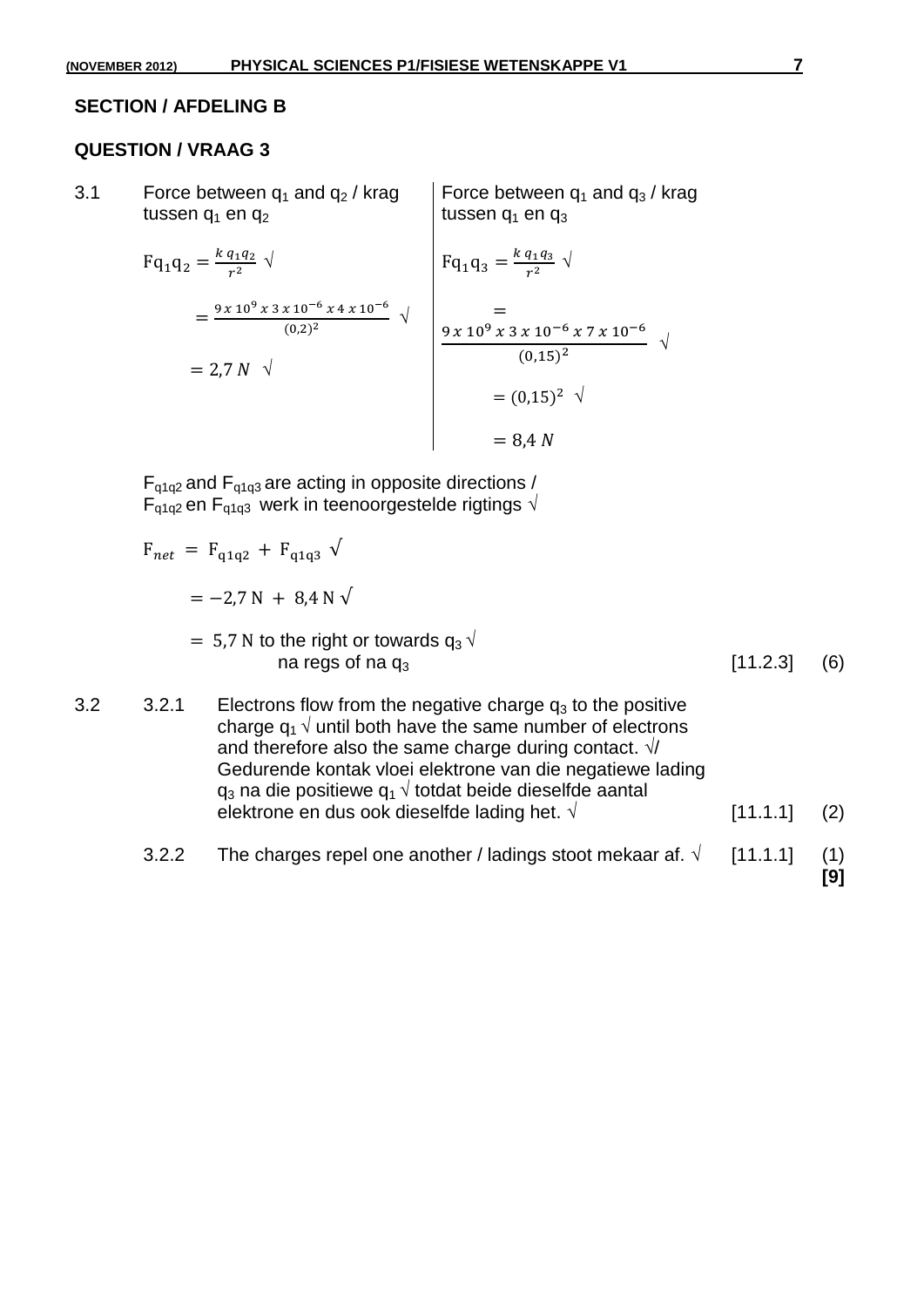$r = 2,4 \Omega \sqrt{11.1.3}$  (4)

#### **QUESTION / VRAAG 4**

4.1 The current in a conductor is directly proportional to the voltage or potential difference across its ends  $\sqrt{ }$  for a conductor at constant temperature.  $\sqrt{}/$ Die stroom in die geleier is direk eweredig aan die spanning of potensiaalverskil oor sy ente √ vir 'n geleier by konstante temperatuur.  $\sqrt{2}$  [11.2.2] (2)

4.2  $\frac{1}{R} = \frac{1}{r_1}$  $\frac{1}{r_1} + \frac{1}{r_2}$  $\frac{1}{r_2}$   $\sqrt{ }$  $\mathbf{1}$  $\frac{1}{2} + \frac{1}{8}$  $\frac{1}{8}$   $\sqrt{2} = \frac{5}{8}$ 8  $= 1.6 \Omega \sqrt{3}$  (3)

POSITIVE MARKING FROM 4.2 / POSITIEWE NASIEN VAN 4.2.

$$
4.3 \qquad V = IR \quad \sqrt{}
$$
\n
$$
= 3 \times 1.6 \quad \sqrt{}
$$
\n
$$
= 4.8 \quad V \quad \sqrt{}
$$
\n
$$
[11.1.3] \quad (3)
$$

POSITIVE MARKING FROM 4.3 / POSITIEWE NASIEN VAN 4.3

4.4  
\n
$$
I_{2\Omega} = \frac{V}{R}
$$
\n
$$
= \frac{4.8}{2} \sqrt{}
$$
\n
$$
= 2.4 A
$$
\n
$$
I_{8\Omega} = 3 - 2.4 \sqrt{}
$$
\n
$$
= 0,6 A
$$
\n
$$
V_2 = 0.6 x 3 \sqrt{}
$$
\n
$$
= 1,8 V \sqrt{}
$$
\n
$$
= 1,8 V \sqrt{}
$$
\n4.5  
\n
$$
emf = I (R + r) \sqrt{}
$$
\n
$$
= 2.4 \Omega \sqrt{}
$$
\n
$$
V_1 = 2.4 \Omega \sqrt{}
$$
\n
$$
V_2 = 3 (1.6 + r) \sqrt{}
$$
\n
$$
V_3 = 3 - 2.4 \sqrt{}
$$
\n
$$
V_4 = 12 - 4.8 \sqrt{}
$$
\n
$$
V_{10t} = 17 \sqrt{}
$$
\n
$$
V_{21} = 3 r \sqrt{}
$$
\n
$$
V_{11} = Ir \sqrt{}
$$
\n
$$
V_{12} = 3 r \sqrt{}
$$
\n
$$
V_{11} = 1 r \sqrt{}
$$
\n
$$
V_{12} = 3 r \sqrt{}
$$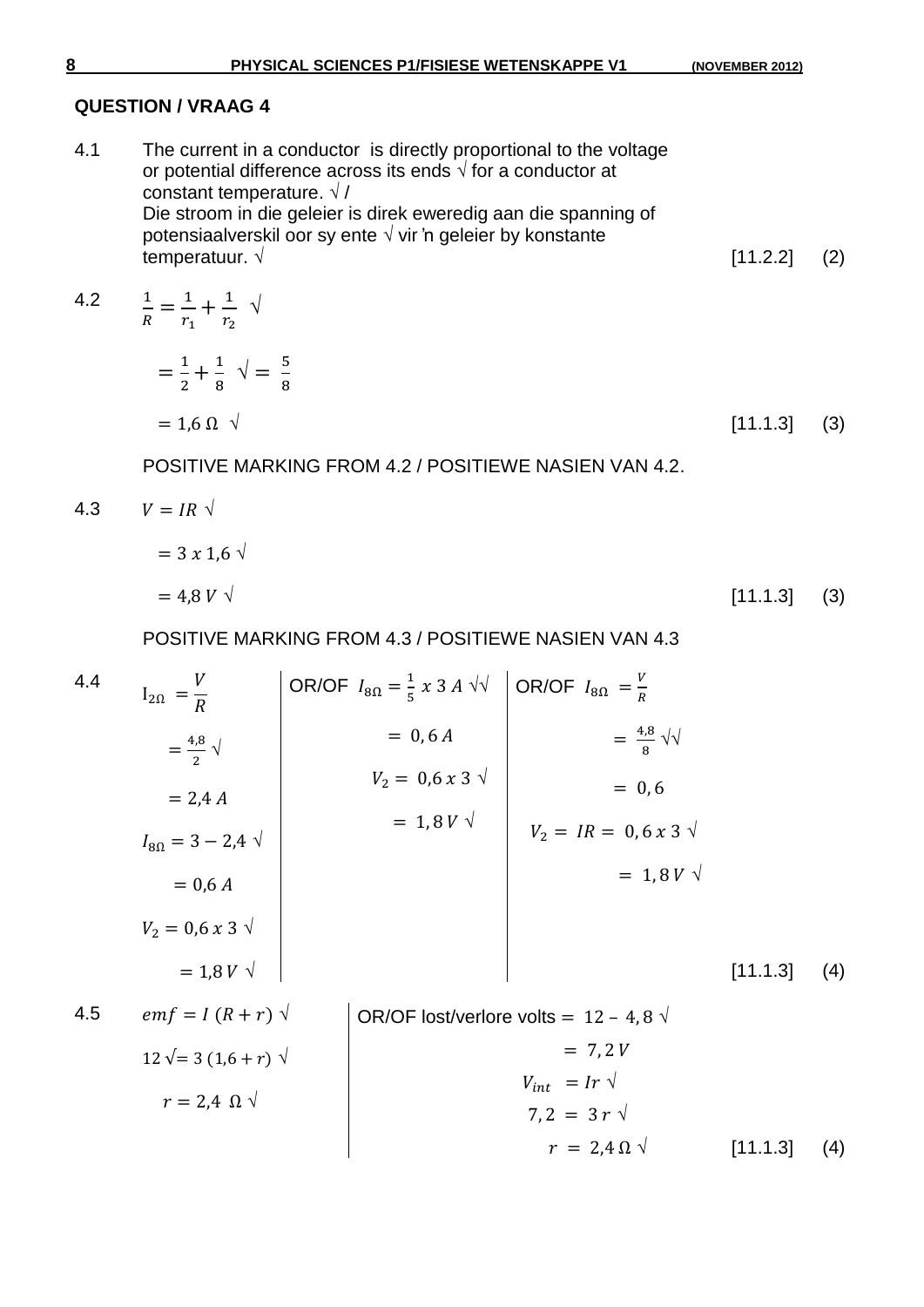| (NOVEMBER 2012) | PHYSICAL SCIENCES P1/FISIESE WETENSKAPPE V1                                                                                                                                                                                                                                                                                                                                                                                                                                                                                                                                                                                          | 9        |                   |
|-----------------|--------------------------------------------------------------------------------------------------------------------------------------------------------------------------------------------------------------------------------------------------------------------------------------------------------------------------------------------------------------------------------------------------------------------------------------------------------------------------------------------------------------------------------------------------------------------------------------------------------------------------------------|----------|-------------------|
| 4.6             | The internal resistance becomes very high. $\sqrt{\ }$ Energy is used to<br>move the charge through the cell and less energy is available for<br>the external circuit. $\sqrt{ }$<br>Die interne weerstand raak baie hoog. $\sqrt{ }$ Energie word gebruik om<br>lading deur die sel te beweeg en minder energie is beskikbaar vir<br>die eksterne stroombaan. $\sqrt{ }$                                                                                                                                                                                                                                                            | [11.3.2] |                   |
| 4.7             | The total resistance of the circuit will increase, $\sqrt{ }$ the total current<br>will decrease and the ammeter reading will decrease. $\sqrt{ }$ Since emf<br>and r stay the same, the internal voltage decreases; therefore<br>reading on $V_1$ will increase, $\sqrt{}$ the reading on $V_2$ will be zero. $\sqrt{}$<br>Die totale weerstand van die stroombaan verhoog $\sqrt{ }$ die totale<br>stroom verminder en die ammeter verminder. $\sqrt{ }$ Omdat die emk en<br>r konstant bly, sal die interne volt afneem, dus die lesing op $V_1$ sal<br>vermeerder $\sqrt{ }$ die lesing op $\sqrt{ }_2$ sal nul wees. $\sqrt{ }$ | [11.1.3] | $\left( 4\right)$ |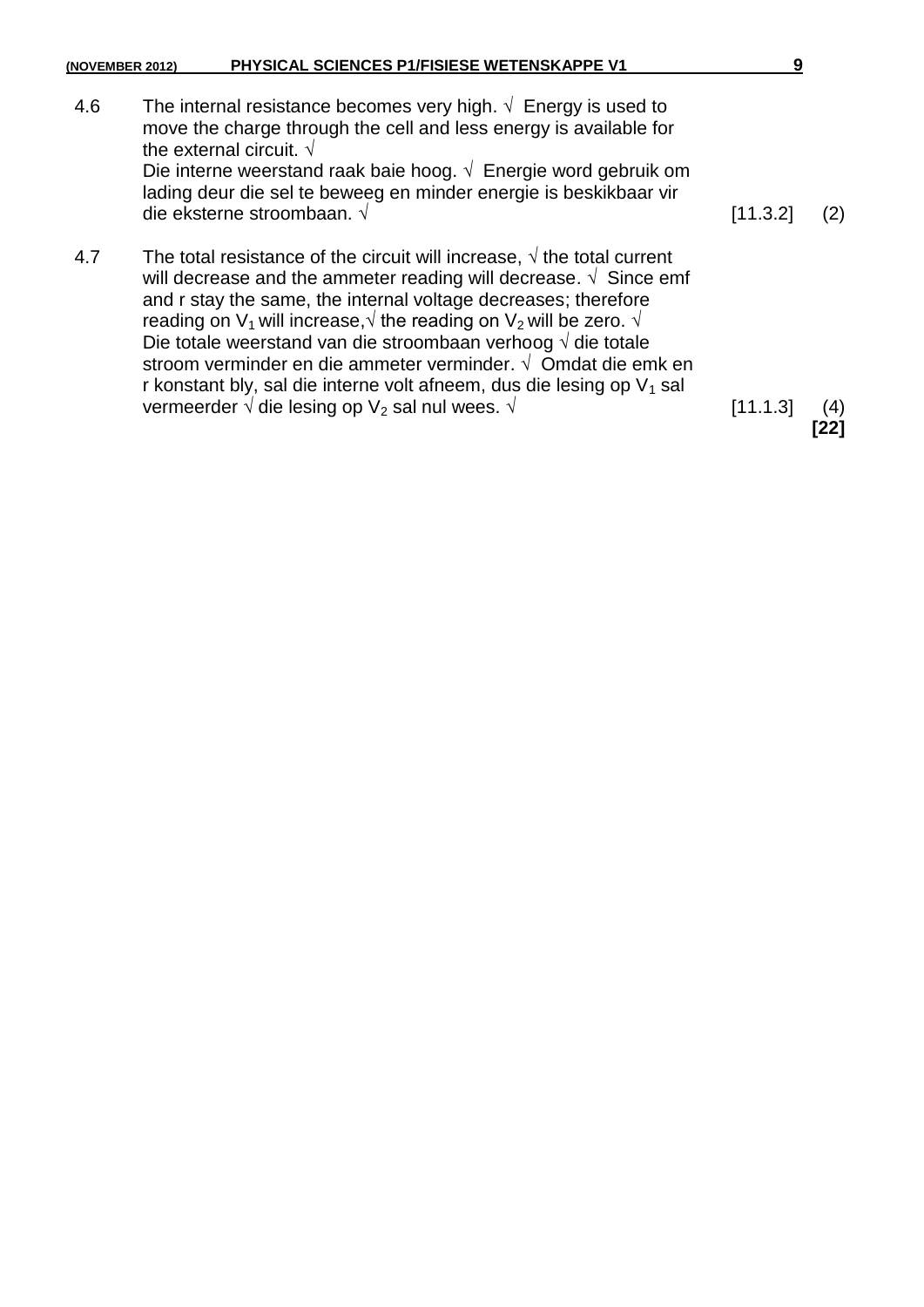



5.2 The graph of potential difference vs time / Die grafiek van potensiaalverskil teenoor tyd



5.3 The discharge is initially rapid  $\sqrt{2}$  but slows down as the potential difference across the plate drops.  $\sqrt{}/$ Die ontlading is aanvanklik vinnig  $\sqrt{ }$  maar word stadiger soos die potensiaalverskil oor die plate minder word. √  $[11.1.2]$  (2)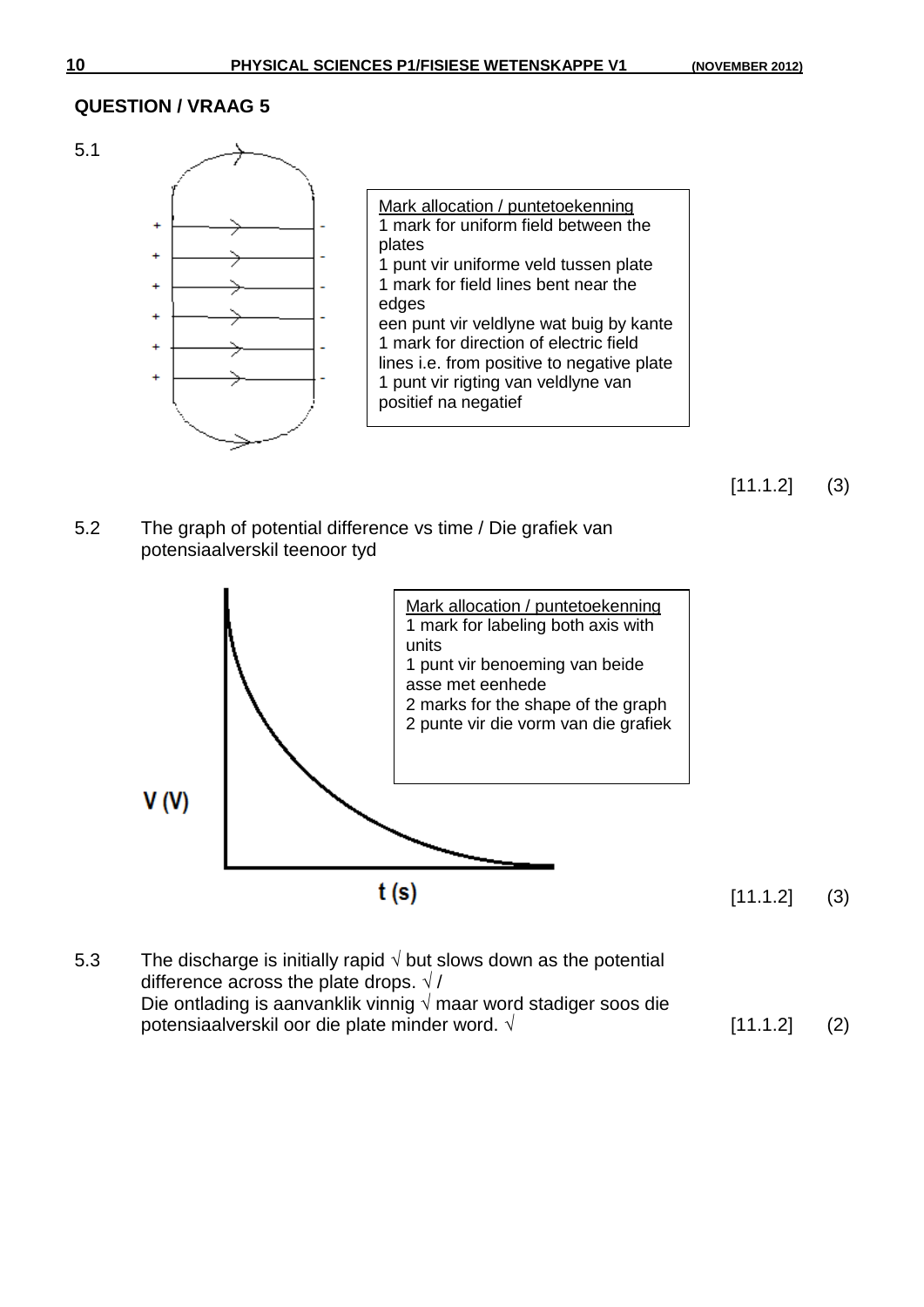|     | PHYSICAL SCIENCES P1/FISIESE WETENSKAPPE V1<br>(NOVEMBER 2012)                                                | 11       |             |
|-----|---------------------------------------------------------------------------------------------------------------|----------|-------------|
| 5.4 | $C = Q/V$ $\sqrt{ }$                                                                                          |          |             |
|     | $1.2 \times 10^{12}$ F = Q/12 $\sqrt{ }$                                                                      |          |             |
|     | $0 = 1.44 \times 10^{12}$ C $\sqrt{ }$                                                                        | [11.1.3] | (3)<br>[11] |
|     | <b>QUESTION / VRAAG 6</b>                                                                                     |          |             |
| 6.1 | Direct current supplies a constant magnetic flux $\sqrt{ }$ and cannot induce<br>current. $\sqrt{/}$          |          |             |
|     | Gelykstroom veroorsaak 'n konstante magnetiese vloed $\sqrt{ }$ en kan nie<br>stroom induseer nie. $\sqrt{ }$ | [11.1.2] | (2)         |
| 6.2 | Step up transformer / verhogingstransformator $\sqrt{ }$                                                      | [11.1.3] | (1)         |
|     | 6.3 $\frac{N_S}{N_p} = \frac{V_S}{V_P} \sqrt{\frac{V_S}{V_P}}$                                                |          |             |
|     | $\frac{N_S}{17}$ $\sqrt{\frac{4.150}{120}}$                                                                   |          |             |
|     | $N_s = 587.92 \sqrt{ }$                                                                                       | [11.1.3] | (4)         |
|     | 6.4 $V_{p}I_{p} = V_{S}I_{S}$ $\sqrt{ }$                                                                      |          |             |
|     | $\sqrt{120 x} I_p = 4150 x 0,1 \sqrt{1}$                                                                      |          |             |
|     | $I_{\rm p} = 3.46 A \sqrt{ }$                                                                                 | [11.1.3] | (4)<br>[11] |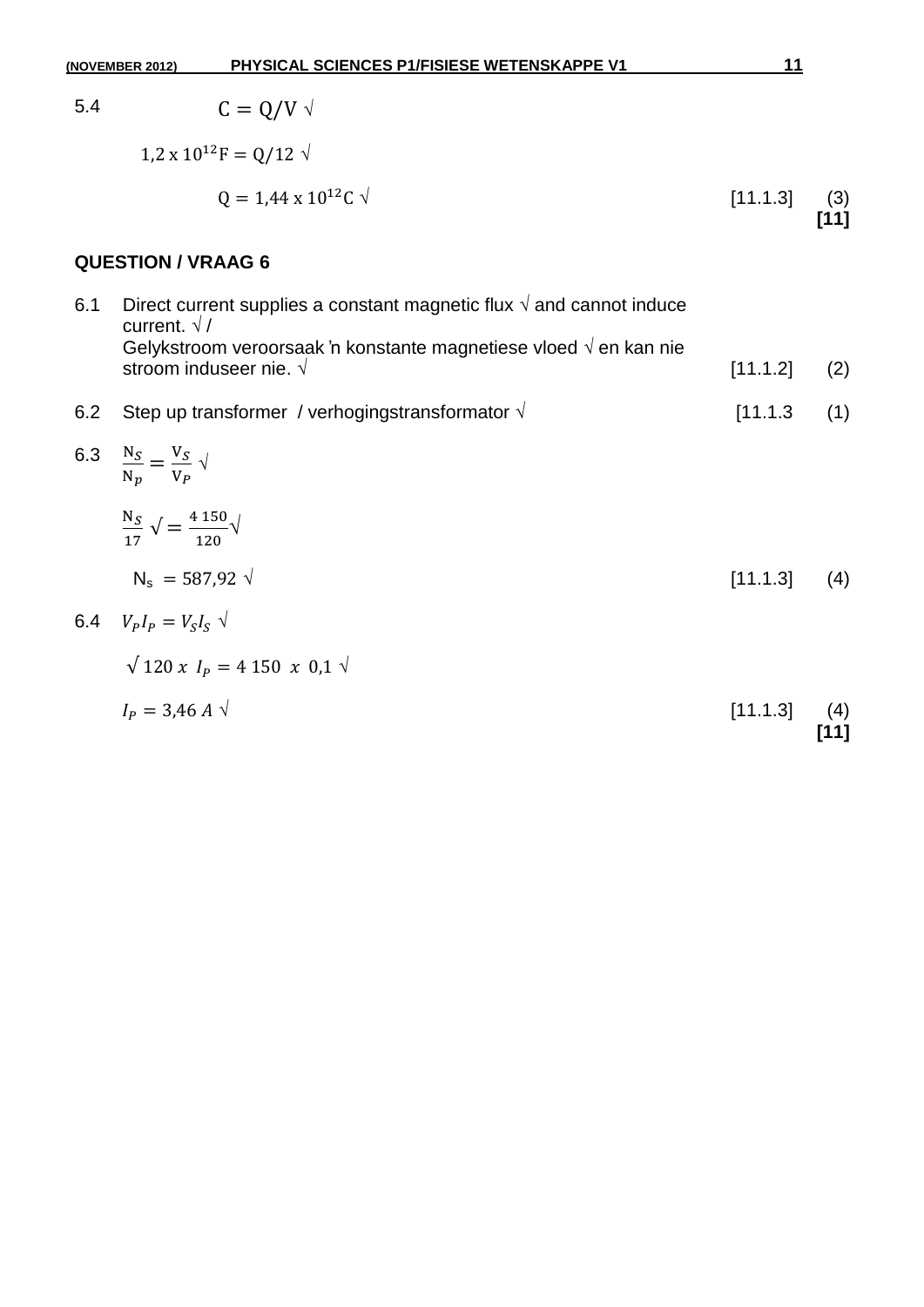**[13]**



#### **QUESTION / VRAAG 7**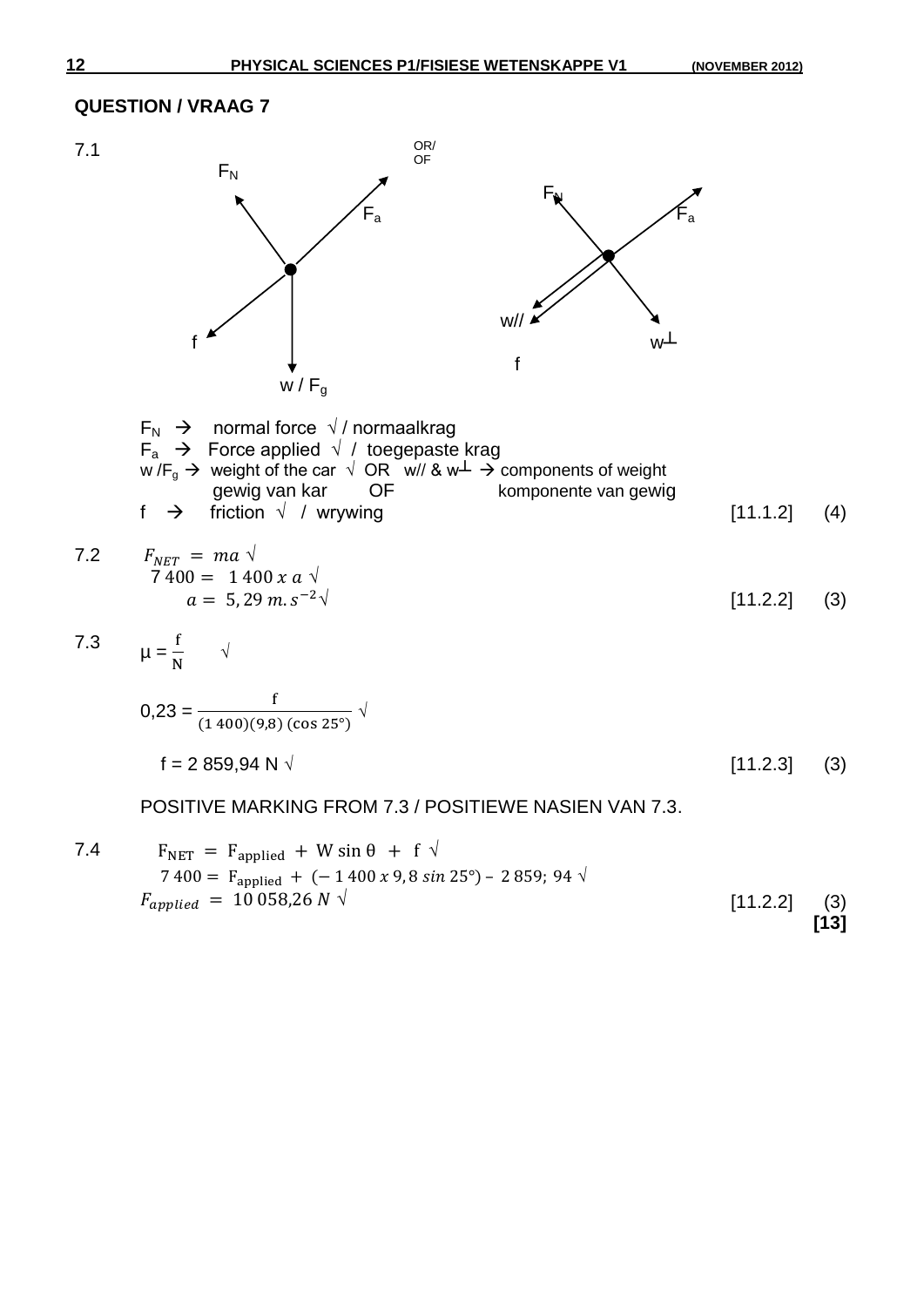8.1 Net force is the rate of change in momentum./ Netto krag is die tempo van verandering in momentum  $\sqrt{}$  [11.2.1] (2)

 8.2 √ OR OF , , √ , √ , √ thus/dus 0,9 N [11.2.3] (4) 

8.3 Greater than / groter as  $\sqrt{ }$ The change in momentum is greater than that of the clay  $\sqrt{\sqrt{2}}$ (since there was a direction change) / Die verandering in momentum is groter as die van klei (omdat daar 'n rigtingverandering was). .

Since m and t remain the same, thus  $F_{net} \alpha \Delta v F_{net} = m (v_f - v_i)/$ Omdat m en t dieselfde bly, dus F<sub>net</sub>  $\alpha \stackrel{\cdots}{\Delta V}F_{\text{net}} = m (v_f - v_i) \stackrel{\cdots}{\sqrt{2}}$  [11.1.2] (4)

8.4 total momentum before collision = total momentum after collision  $\sqrt{ }$ totale momentum voor botsing = totale momentum na botsing

$$
0 = m_1v_{f1} + m_2v_{f2}
$$
\n
$$
\sqrt{0} = 54(2,5) \sqrt{+88} (v_{f2}) \sqrt{}
$$
\n
$$
v_{f2} = -1,534 \text{ m.s}^{-1}
$$
\n
$$
= 1,53 \text{ m.s}^{-1} \text{ to the left / away from other skater } \sqrt{\text{na links / weg van ander skaatser}}
$$
\n
$$
= 8.5.1 \quad \text{ 'Arrive alive campaign' / 'Kom veilig aan veldtog' } \sqrt{\text{[11.3.1] (1)}}
$$
\n
$$
= 8.5.2 \quad \text{Driving under the influence of drugs and alcohol / Bestuur order die invloed van dwelms en Frank } \sqrt{\text{Exceeding speed limits / speedgress oorskry } \sqrt{\text{[11.3.1] (1)}}
$$

(Or any other relevant answer / Enige ander relevante antwoord) [11.1.2] (2)

**[18]**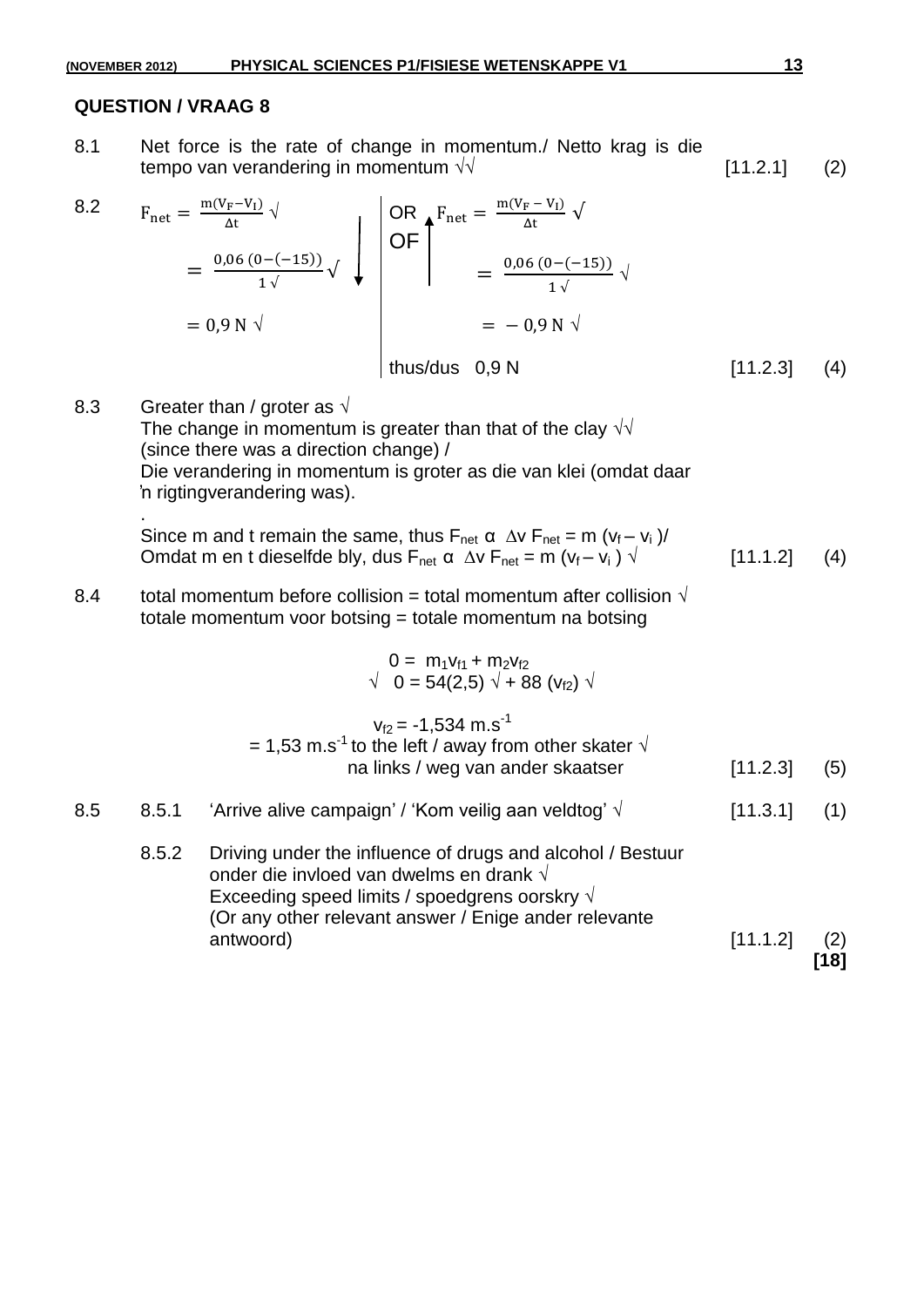**[8]**

#### **QUESTION / VRAAG 9**

| 9.1                        |  | Newton's law of Universal Gravitation / Newton se universele                                                                                                                                           |          |            |
|----------------------------|--|--------------------------------------------------------------------------------------------------------------------------------------------------------------------------------------------------------|----------|------------|
|                            |  | gravitasiewet $\sqrt{ }$                                                                                                                                                                               | [11.1.2] | (1)        |
| 9.2                        |  | 9.2.1 2F $\sqrt{2}$                                                                                                                                                                                    | [11.1.2] | (2)        |
|                            |  | 9.2.2 $\frac{1}{4}$ F $\sqrt{1}$                                                                                                                                                                       | [11.1.2] | (2)        |
|                            |  | 9.2.3 4F $\sqrt{2}$                                                                                                                                                                                    | [11.1.2] | (2)        |
|                            |  | 9.2.4 2F $\sqrt{2}$                                                                                                                                                                                    | [11.1.2] | (2)<br>[9] |
| <b>QUESTION / VRAAG 10</b> |  |                                                                                                                                                                                                        |          |            |
| 10.1                       |  | Torque is force times perpendicular distance $\sqrt{7}$<br>$Torque = force \times perpendicular distance$<br>Draaimoment is krag maal loodregte afstand /<br>$d$ raaimoment = krag x loodregte afstand | [11.2.2] | (1)        |
|                            |  |                                                                                                                                                                                                        |          |            |
| 10.2                       |  | pivot/fulcrum / draaipunt of spil $\sqrt{ }$                                                                                                                                                           | [11.2.2] | (1)        |

10.3 10.3.1 0,02  $\sqrt{$  or/of 0,0196  $\sqrt{ }$  [11.1.2] (1) 10.3.2 0,1  $\sqrt{ }$  o or/of 0,102 [11.1.2] (1) 10.3.3 0,29  $\sqrt{$  or/of 0,294 [11.1.2] (1) 10.4 Neither / geen.  $\sqrt{ }$  (1) 10.5 Principle of moments states that for any object that is in equilibrium √ the sum of clockwise moments is equal the sum of anti-clockwise moments. √ Die beginsel van kragmoment stel dat vir enige voorwerp in ewewig, die som van die kloksgewyse momente gelyk is  $\sqrt{a}$ aan die som van die antikloksgewyse momente. √ in the som van die antikloksgewyse momente. √ in the factor (2)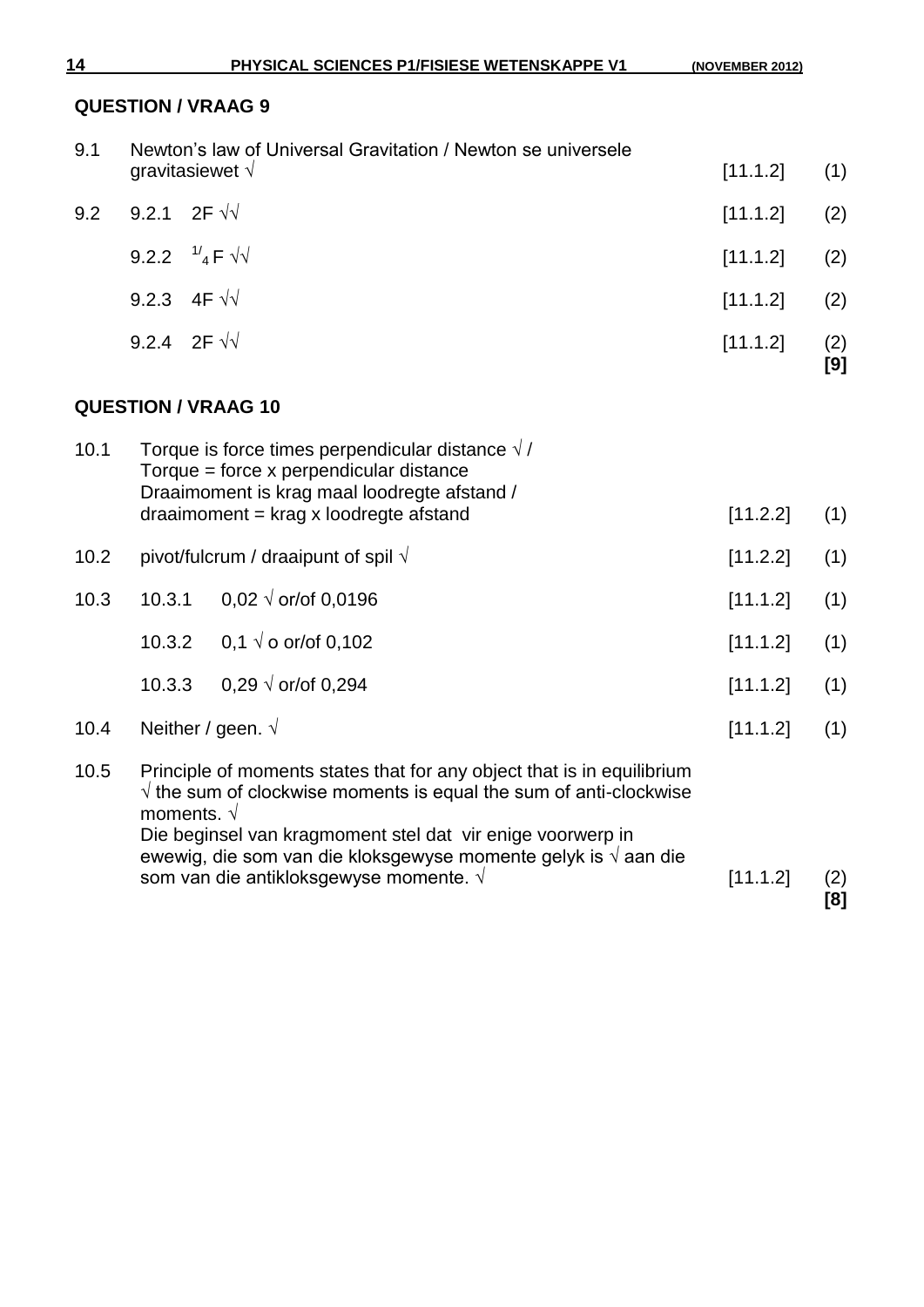- 11.1 Doping / dotering  $\sqrt{ }$  [11.1.2] (1)
- 11.2 \*There is an energy gap between the valence band and conduction band of a semi-conductor  $\sqrt{ }$  which makes it difficult for an electron to jump from the valence band to the conduction band / \*Daar is 'n energie-gaping tussen die valensband en geleidingsband van halfgeleiers wat dit vir elektrone moeilik maak om van die valensband na die geleidingsband te beweeg

**\***When a semi-conductor is heated, √ the electrons become excited and jump to the conduction band  $\sqrt{ }$  and the semi-conductor becomes a conductor / Wanneer 'n halfgeleier verhit word, kry elektrone energie om na die geleidingsband te beweeg en die halfgeleier word geleidend.



Energy / Energie Conduction band / Geleidingsband Valence band / Valensband

 $[11.1.2] (3)$ 

11.3 computer monitors, bank ATM, cellphones, closed circuit TV, closed circuit TV cameras, et cetera. (Any 2)/ rekenaarskerms, bank OTM, selfone, geslotebaan TV, qeslotebaan TV kameras, ensovoorts.  $\sqrt{}$  (Enige 2) [13.1.2] (2) **[6]**

OR/OF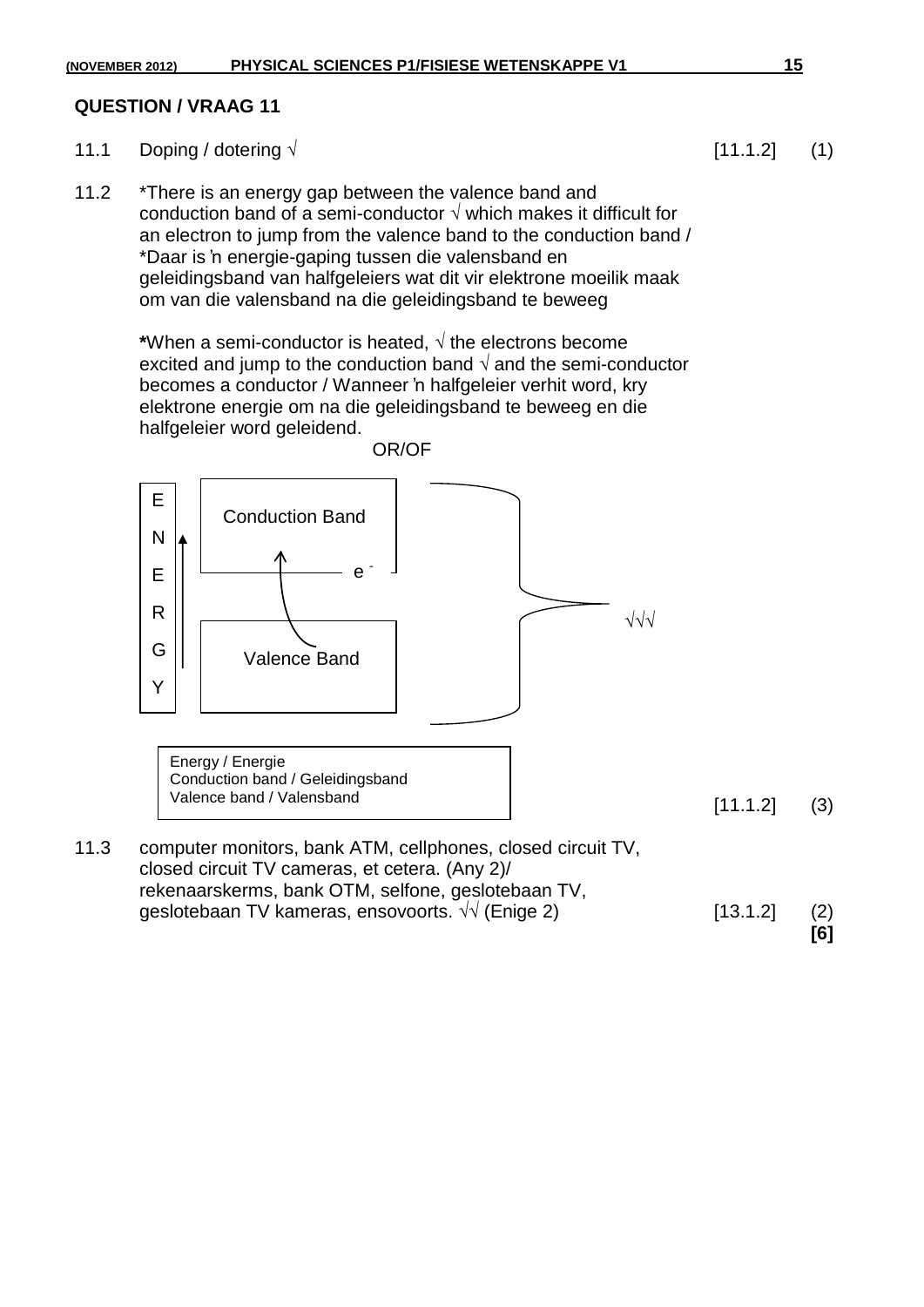|      | <b>QUESTION / VRAAG 12</b>   |          |     |
|------|------------------------------|----------|-----|
| 12.1 | $T = \frac{1}{F}$ $\sqrt{2}$ |          |     |
|      | $=\frac{1}{45}$              |          |     |
|      | $= 0.02$ s $\sqrt{ }$        | [11.1.3] | (2) |
| .    |                              |          |     |

12.2 
$$
V = f \mathbf{a} \sqrt{}
$$

 $22 = 45 \text{ a } \sqrt{ }$ 

$$
a = 0.49 \, m \sqrt{3}
$$
 (3)

12.3 The speed of light is much greater than the speed of sound  $\sqrt{ }$  and the time it takes for light to reach the observer is negligible  $\sqrt{\sqrt{2}}$ since the speed of sound is approximately 333 m.s  $\frac{3}{1}$   $\sqrt{ }$  and d = vt  $\sqrt{ }$ it takes sound 3 s to travel 1 000 m (1 km)  $\sqrt{ }$ Die spoed van lig is baie meer √ as die spoed van klank √ en die tyd wat dit neem vir lig om die waarnemer te bereik kan buite rekening gelaat word √ omdat die spoed van klank ongeveer 333 m.s  $\frac{333 \text{ m.s}}{1}$  is  $\sqrt{\text{ en d}} = \text{vt} \sqrt{\text{ sal klank} \cdot \text{in} 3 \text{ s}} 1 000 \text{ m} (1 \text{ km}) \text{ af} 1 \text{ s}$ .  $\sqrt{\text{f } (11.1.2)}$  (4) **[9]**